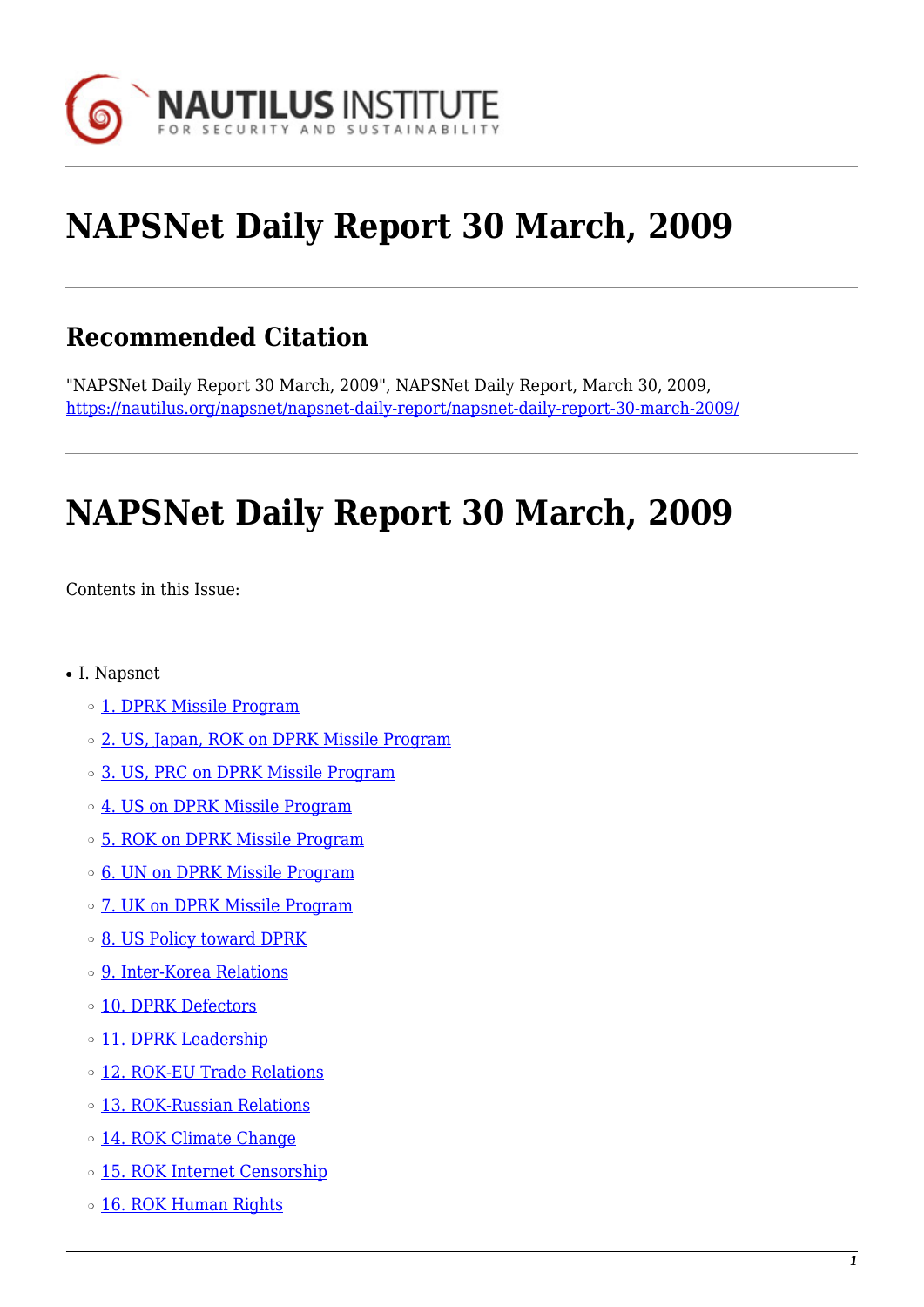- ❍ [17. Japanese Missile Defense](#page-6-1)
- ❍ [18. Japanese Politics](#page-6-2)
- o [19. Japanese Climate Change](#page-7-0)
- o [20. US-Japan Energy Cooperation](#page-7-1)
- o [21. Russo-Japanese Energy Cooperation](#page-7-2)
- ❍ [22. PRC Tibet Issue](#page-8-0)
- ❍ [23. PRC Civil Unrest](#page-8-1)
- o [24. PRC Cyber Warfare](#page-9-0)
- ❍ [25. PRC Internet Censorship](#page-9-1)
- ❍ [26. PRC in International Financial Institutions](#page-9-2)
- II. PRC Report
	- ❍ [27. Shanghai World Expo](#page-9-3)
	- ❍ [28. PRC Environment](#page-10-0)
- III. ROK Report
	- ❍ [29. Six-Party Talks](#page-10-1)
	- ❍ [30. DPRK Missile Program](#page-10-2)
	- ❍ [31. Inter-Korea Relations](#page-10-3)
	- o [32. PRC Military Development](#page-11-0)

[Preceding NAPSNet Report](https://nautilus.org/mailing-lists/napsnet/dr/2009-2/napsnet-daily-report-27-march-2009/)

MARKTWO

# **I. Napsnet**

# <span id="page-1-0"></span>**1. DPRK Missile Program**

Chosun Ilbo ("N.KOREA THREATENS 'STRONGER MEASURES'", Seoul, 2009/03/30) reported that the DPRK's Rodong Shinmun newspaper on Sunday said once the rocket issue is "raised at the UN Security Council for discussion, the six-party nuclear talks will come to a complete rupture." It warned the DPRK will "take a stronger measure."

<span id="page-1-1"></span>Kyodo ("SATELLITE IMAGE CONFIRMS N. KOREAN ROCKET IN PLACE FOR LAUNCH", Washington, 2009/03/29) reported that the Institute for Science and International Security said Sunday it has confirmed through a satellite image that the DPRK has placed a rocket on a launch pad. The image, taken at about 11 a.m. Sunday local time in the DPRK, is the first of its kind since reports came out in midweek that the rocket has been positioned at the Musudanri facility.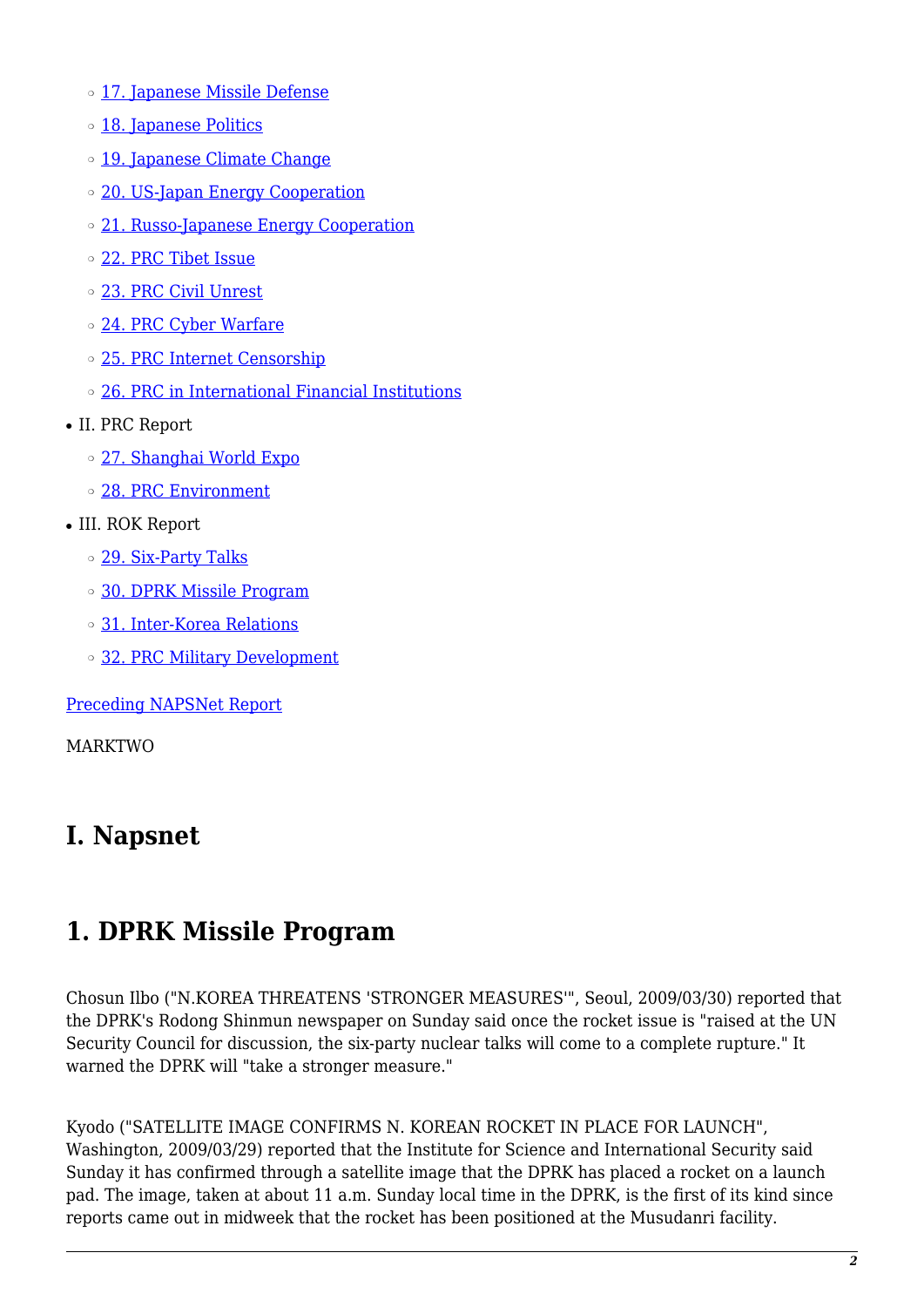# **2. US, Japan, ROK on DPRK Missile Program**

Dong-A Ilbo ("'NK LAUNCH TO BE BROUGHT TO SECURITY COUNCIL'", 2009/03/30) reported that the ROK, Japan and the United States on Friday agreed to take action at the U.N. Security Council if the DPRK launches a rocket. ROK top nuclear negotiator Wi Sung-lac, President Obama's chief representative on the DPRK Stephen Bosworth, and Japanese nuclear envoy Akitaka Saiki held a series of bilateral and trilateral meetings in Washington Friday. After the discussions, Wi said, "We have discussed how to deal with the rocket launch at the U.N. Security Council. It would be in violation of U.N. Security Council Resolution 1718, and North Korea will face consequences." Saiki said, "We will immediately discuss the matter at the U.N. Security Council. I believe there was no disagreement on that."

<span id="page-2-0"></span>[\(return to top\)](#page-0-0) 

### **3. US, PRC on DPRK Missile Program**

Yonhap ("OBAMA, HU TO DISCUSS N. KOREA'S ROCKET LAUNCH: WHITE HOUSE", Washington, 2009/03/29) reported that Denis McDonough, White House deputy national security adviser, said Saturday U.S. President Barack Obama will discuss the DPRK's rocket launch when he meets PRC President Hu Jintao on the sidelines of the G20 economic summit in London. "We'll obviously want to take an opportunity to discuss our shared concerns about preparations in North Korea for a launch that we, as you know, would consider to be counter to U.N. Security Council resolution 1718," McDonough said.

#### <span id="page-2-1"></span>[\(return to top\)](#page-0-0)

# **4. US on DPRK Missile Program**

New York Times (Thom Shanker, "NO U.S. PLAN TO STOP KOREA ICBM TEST", Washington, 2009/03/29) reported that Defense Secretary Robert Gates said Sunday the United States has no plans for military action to pre-empt the launching of a long-range missile by the DPRK. Gates said, "I don't know anyone at a senior level in the American government who does not believe this technology is intended as a mask for the development of an intercontinental ballistic missile." "If we had an aberrant missile, one that was headed for Hawaii, that looked like it was headed for Hawaii or something like that, we might consider" shooting it down, he said.

Reuters (Jon Herskovitz, "U.S. DEPLOYS ANTI-MISSILE SHIPS BEFORE N. KOREA LAUNCH", Seoul, 2009/03/30) reported that the United States deployed a missile-interceptor ship from the ROK on Monday, a military spokesman said. U.S. Forces Korea dispatched one Aegis-equipped destroyer on Monday and plans to send another one later in the day from Busan , a spokesman said without offering further details.

Los Angeles Times (Greg Miller, "U.S. OFFICIAL CHALLENGES NORTH KOREA'S SATELLITE CLAIM", Washington, 2009/03/27) reported that US National Intelligence Director Dennis C. Blair said that the DPRK's threatened missile launch is intended to demonstrate its ability to carry out an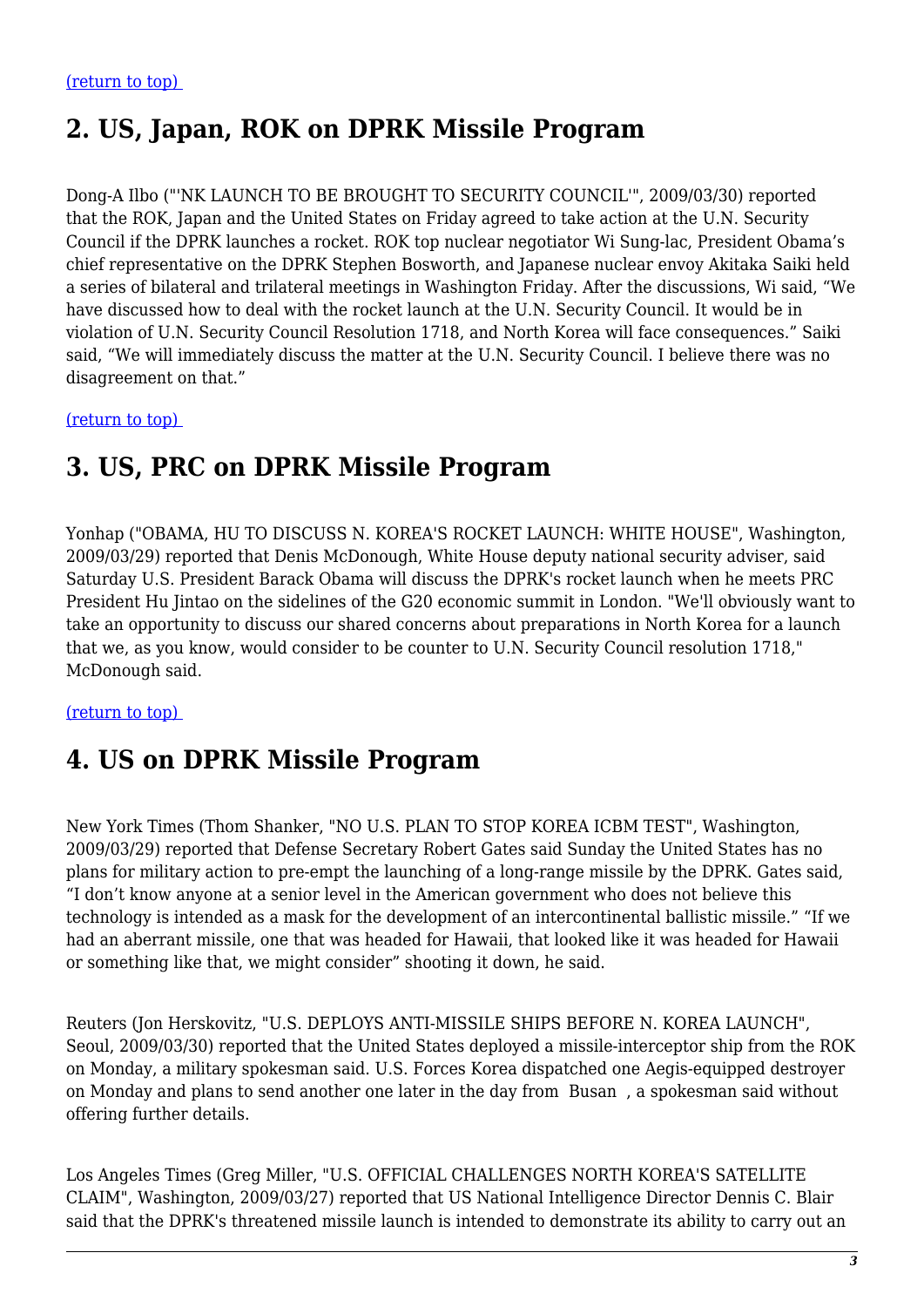intercontinental military strike. "Most of the world understands the game they are playing," Blair said. "I think they're risking international opprobrium and hopefully worse if they successfully launch it."

<span id="page-3-0"></span>[\(return to top\)](#page-0-0) 

# **5. ROK on DPRK Missile Program**

Associated Press (Jae-Soon Chang, "SKOREA OPPOSES MILITARY REACTION TO NKOREAN LAUNCH", Seoul, 2009/03/30) reported that ROK President Lee Myung-bak said the ROK opposes any military response to the DPRK's planned launch of a rocket. In an interview with the Financial Times published Monday, Lee said all countries, including the PRC and Russia, oppose the DPRK's plans. "What I do oppose is to militarily respond to these kind of actions," Lee said, according to a transcript of the interview released by the presidential office.

<span id="page-3-1"></span>[\(return to top\)](#page-0-0) 

### **6. UN on DPRK Missile Program**

Yonhap ("U.N. CHIEF VOICES CONCERN OVER N. KOREAN ROCKET LAUNCH", Moscow, 2009/03/29) reported that U.N. Secretary General Ban Ki-moon expressed deep concern about the DPRK's plan to launch a rocket. "This will threaten the peace and stability in the region," he said.

<span id="page-3-2"></span>[\(return to top\)](#page-0-0) 

### **7. UK on DPRK Missile Program**

Korea Herald (Kim Ji-hyun, "U.K. SUPPORTS SEOUL ON N. KOREAN ROCKET", Seoul, 2009/03/30) reported that the United Kingdom supports the notion that DPRK's imminent rocket launch would violate U.N. Security Council resolution 1718, said Martin Uden, British ambassador to the ROK on Sunday. "(The British government position is) that we should try to take whatever measures we can in the Security Council," he said in a press conference. "But we don't know what the reaction of some of the other crucial Security Council members will be," he added. He noted that the PRC and Russia's cooperation may be difficult to attain due to their relations with the DPRK.

<span id="page-3-3"></span>[\(return to top\)](#page-0-0) 

# **8. US Policy toward DPRK**

Washington Post (Glenn Kessler, "ENVOYS STATUS RAISES EYEBROWS", Washington, 2009/03/28) reported that DPRK Special Envoy Stephen W. Bosworth said in an interview that he is not giving up his post as dean of the Fletcher School of Law and Diplomacy at Tufts University and is "planning on spending a day or two in Washington every week or two and probably a week every four to six weeks, depending upon the pace, in Asia." "Steve Bosworth is a highly capable diplomat with exactly the right experience to take this on, but there are already grumblings in Tokyo and Seoul that Washington is only interested in containing the problem," said Michael J. Green, who was the top Asia adviser in the White House during the Bush administration. "I think the real test will not be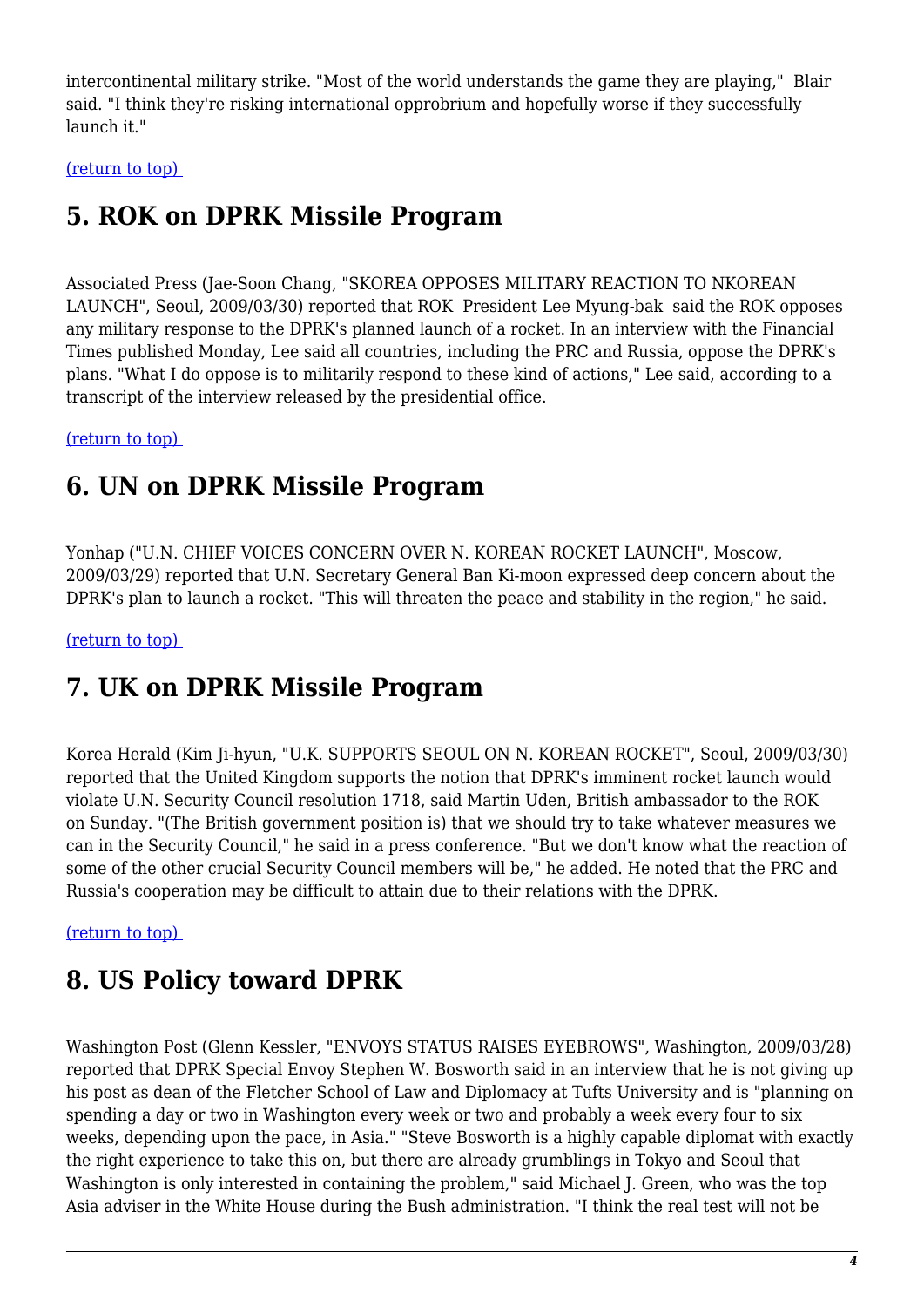whether Ambassador Bosworth is full time, but how the administration responds to North Korea's likely missile test in April." Mitchell B. Reiss said Bosworth's distance from Washington may be an advantage. "It gives you a better perspective, and you do not get nibbled to death by bureaucratic details and minutiae," he said.

<span id="page-4-0"></span>[\(return to top\)](#page-0-0) 

# **9. Inter-Korea Relations**

Yonhap ("N. KOREA CALLS SOUTH 'TRAITOR' FOR BACKING U.N. SANCTIONS AGAINST ROCKET LAUNCH", Seoul, 2009/03/26) reported that the DPRK on Thursday blasted Seoul as a "traitor" for backing U.N. sanctions against its imminent rocket launch. "The Lee Myung-bak group of traitors is showing themselves in their true color as confrontational maniacs who spread malicious insults at whatever their brethren does," said the Minju Joson, a newspaper of the DPRK Cabinet. "It is a traitor's behavior that the Lee group clamors for 'resolute measures through international coordination'" against the rocket launch.

Associated Press (Jae-Soon Chang, "VOA WINS POWERFUL BASE FOR BROADCASTS INTO NK", Seoul, 2009/03/28) reported that ROK President Lee Myung-bak 's administration is allowing the U.S. government-funded Voice of America to use transmission equipment in the ROK to send its dispatches into the DPRK for the first time since the 1970s. That makes the signal much clearer than VOA's long-running shortwave broadcasts from stations in the Philippines, Thailand and Saipan. It's an AM signal, so listening in doesn't require a shortwave radio .

Yonhap (Kim Hyun, "N. KOREA DETAINS S. KOREAN WORKER FOR CRITICIZING PYONGYANG", Seoul, 2009/03/30) reported that the DPRK sent a fax message to the ROK at 11:50 a.m. on Monday, saying that an ROK worker at the Kaesong industrial complex was put under detention for "denouncing our political system," ROK Unification Ministry spokesperson Lee Jong-joo said. According to another ministry official, the DPRK notice also said the worker "degenerated and spoiled our female employee to instigate defection."

<span id="page-4-1"></span>[\(return to top\)](#page-0-0) 

# **10. DPRK Defectors**

Dong-A Ilbo ("N. KOREAN WOMEN SOLD INTO MARRAIGE IN CHINA", Seoul, 2009/03/28) reported that Chinese human trafficking rings are selling DPRK women into marriage in the PRC. The rings receive details on age and other preferences from Chinese men, recruit women from all regions in the DPRK, get the women across the border, and then sell them to Chinese men living in rural areas. The price of a DPRK wife is set at between 3,000 yuan (439 U.S. dollars) and 10,000 yuan (1,464 dollars).

Yonhap ("TWO MORE COMMUNITY CENTERS FOR N. KOREAN DEFECTORS OPEN", Seoul, 2009/03/30) reported that the ROK opened two more community centers for DPRK defectors on Monday, following one that was launched last week. "Looking forward to peaceful reunification in the future, our government is preparing for systematic and comprehensive measures to help North Korean defectors settle in our society," Unification Ministry Hyun In-taek said in an opening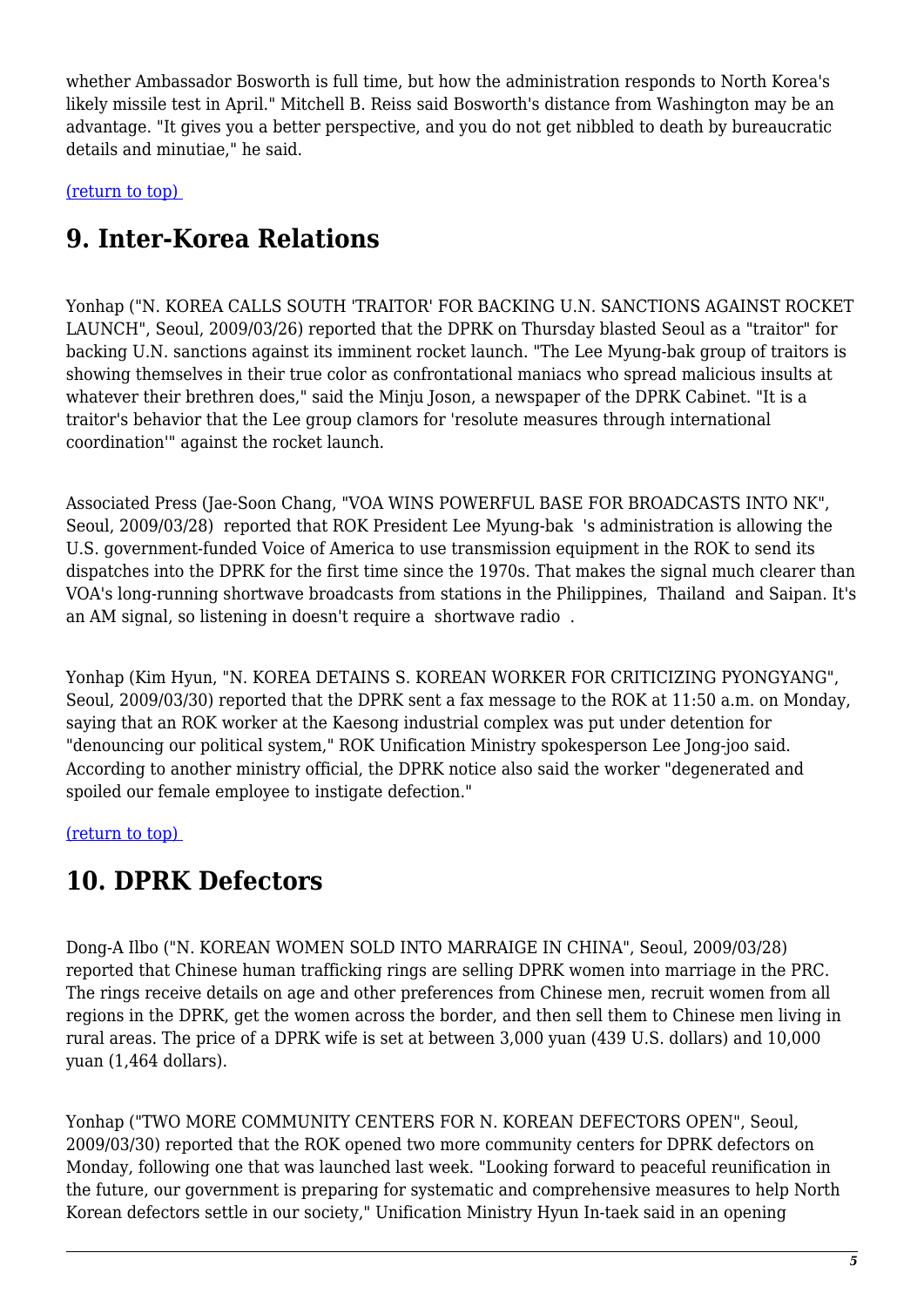ceremony in Bucheon. He also said the ROK's support for defectors' adjustment is a litmus test for its preparedness for reunification.

<span id="page-5-0"></span>[\(return to top\)](#page-0-0) 

# **11. DPRK Leadership**

Yonhap ("N. KOREAN PAPER URGES CITIZENS TO FOLLOW LEADER ON ECONOMIC DRIVE", Seoul, 2009/03/30) reported that the Rodong Sinmun on Monday called on DPRK citizens to follow leader Kim Jong-il. "This year is a pivotal year that will become a watershed in achieving our party's grand plan," it said in an editorial. "All workers should live in the spirit of our great general who has set himself a hard schedule and should become men of action in the era of a great surge," it said. On Saturday it quoted Kim as saying, "Comrades worry about my health as I am about to make another fiend guidance trip, but it is my pleasure to walk on the rough road for our homeland and for our people."

<span id="page-5-1"></span>[\(return to top\)](#page-0-0) 

# **12. ROK-EU Trade Relations**

Yonhap ("GOV'T TO PUSH FOR RATIFICATION OF KOREA-EU FTA WITHIN THIS YEAR", Seoul, 2009/03/30) reported that the ROK aims to ratify a free trade deal with the European Union by the end of this year and start to enforce the pact from the first quarter of next year, government officials were quoted as saying. The broad timetable for Korea-EU FTA was unveiled after the government held a free trade task force meeting earlier in the day, according to the Ministry of Strategy and Finance.

<span id="page-5-2"></span>[\(return to top\)](#page-0-0) 

# **13. ROK-Russian Relations**

Chosun Ilbo ("KOREA GETS GREATER FISHING QUOTA FROM RUSSIA", Seoul, 2009/03/30) reported that the Alaska pollack quota for ROK fishermen in Russia's exclusive economic zone has risen to 40,000 tons this year, a nearly two-fold increase from 2008's quota of 20,500 tons. The Ministry for Food, Agriculture, Forestry and Fisheries on Sunday said the ROK and Russia agreed on this at bilateral fisheries talks in Moscow last Thursday and Friday.

<span id="page-5-3"></span>[\(return to top\)](#page-0-0) 

# **14. ROK Climate Change**

<span id="page-5-4"></span>Chosun Ilbo ("BUYERS TO GET SUBSIDY FOR ECO-FRIENDLY, COMPACT CARS", Seoul, 2009/03/30) reported that the an ROK Knowledge Economy Ministry official on Sunday said the government is formulating a policy to give W1 million to those who want to put cars registered before January 2000 out of service and buy compact cars or eco-friendly green cars such as hybrid cars.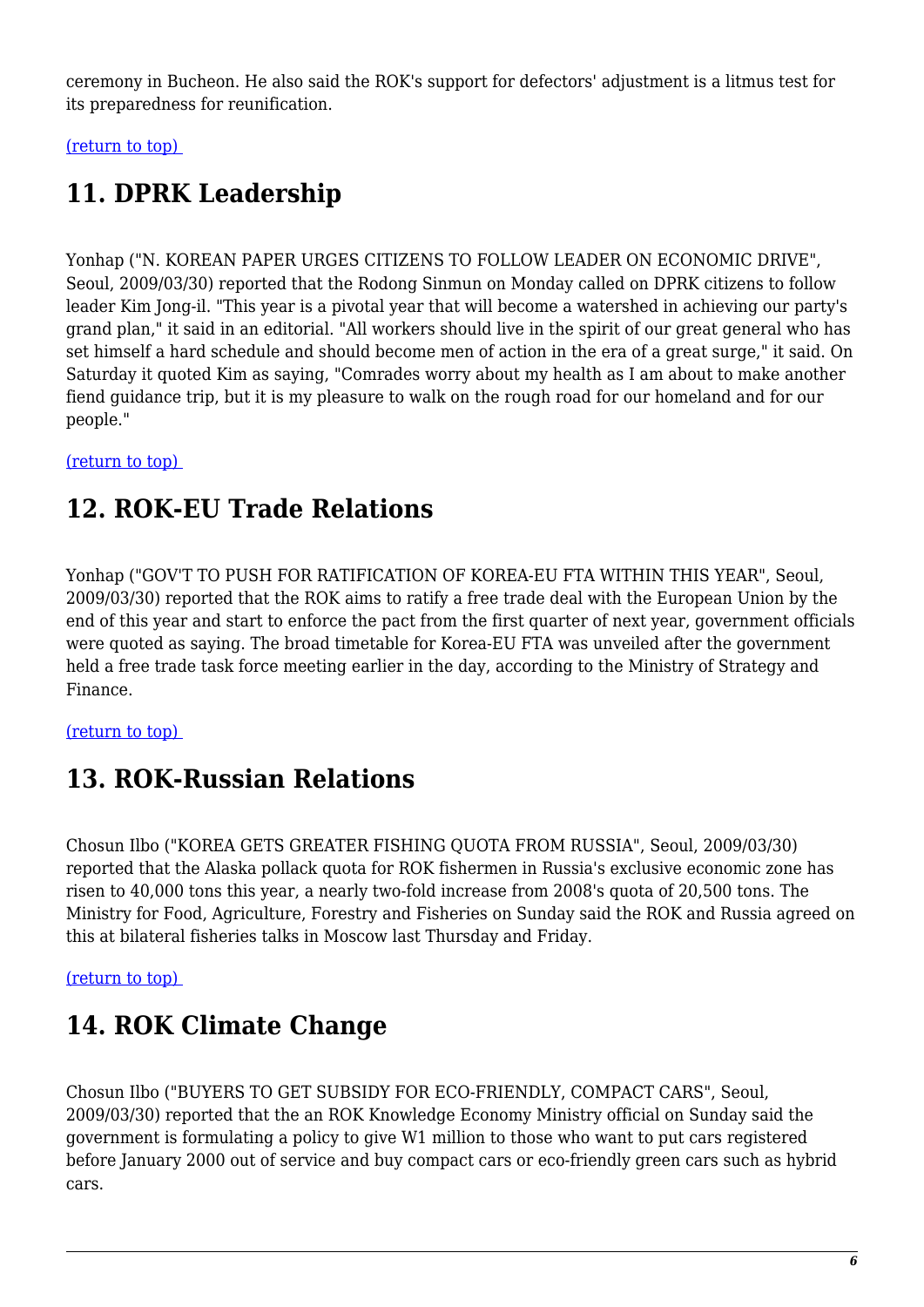# **15. ROK Internet Censorship**

Hankyoreh ("GOOGLE COMPROMISES ON INTERNET FREE SPEECH IN KOREA", Seoul, 2009/03/30) reported that Google plans to reorganize its site beginning April 1 so that subscribers in the ROK must confirm their real names before posting materials or replies on YouTube Korea. April 1 is when the amendment to the ROK Act on the Promotion of Information and Communications Network Utilization and User Protection will go into effect. A representative of Google Korea says that the ROK "is the first country worldwide for which Google will be collecting real-name information that can be used to identify individuals."

<span id="page-6-0"></span>[\(return to top\)](#page-0-0) 

# **16. ROK Human Rights**

Yonhap ("RIGHTS WATCHDOG FILES CONSTITUTIONAL PETITION AGAINST FORCED DOWNSIZING", Seoul, 2009/03/30) reported that the ROK's National Human Rights Commission of Korea (NHRCK) said on Monday that it lodged a petition with the Constitutional Court against the government's recent decision to downsize its organization. The Ministry of Public Administration and Security has ordered the NHRCK to restructure and slash its staff by one-fifth. "The ministry has infringed the commission's independent affairs and neglected the legal procedures to push forward the downsizing plan," the watchdog said in a statement. "So the commission decided to request the constitutional court's judgment on the violation and procedural matters."

<span id="page-6-1"></span>[\(return to top\)](#page-0-0) 

### **17. Japanese Missile Defense**

Asahi Shimbun (Kuniichi Tanida, "DEFENSES SOUND, OFFICIALS INSIST, BUT MUCH DEPENDS ON N. KOREA", Tokyo, 2009/03/30) reported that Japan has deployed a two-tiered ballistic missile defense system. The sea-based Standard Missile-3 (SM-3), fired from an Aegis-equipped destroyer, uses a heat seeker to detect a target, then approaches and waits at the predicted trajectory to make a strike. If the target missile gets past the SM-3, a radar from Earth will then guide the groundbased Patriot Advanced Capability-3 (PAC-3) missile to attack the target on descent. A Defense Ministry official said the "combination of the SM-3 and PAC-3 will improve the ratio of success." If the DPRK launches a satellite, it will pass over Japan at a maximum altitude of about 250 kilometers. Since the greatest altitude at which an SM-3 can intercept a target is said to be 500 km, "theoretically it is highly possible" (to shoot it down), a senior official at the ministry said. But if the DPRK launches a Taepodong-2 ballistic missile, which can reach heights of 600 to 1,000 km, the SM-3 would be ineffective.

<span id="page-6-2"></span>[\(return to top\)](#page-0-0) 

# **18. Japanese Politics**

Asahi Shimbun ("63% THINK OZAWA SHOULD QUIT AS MINSHUTO CHIEF", Tokyo, 2009/03/30)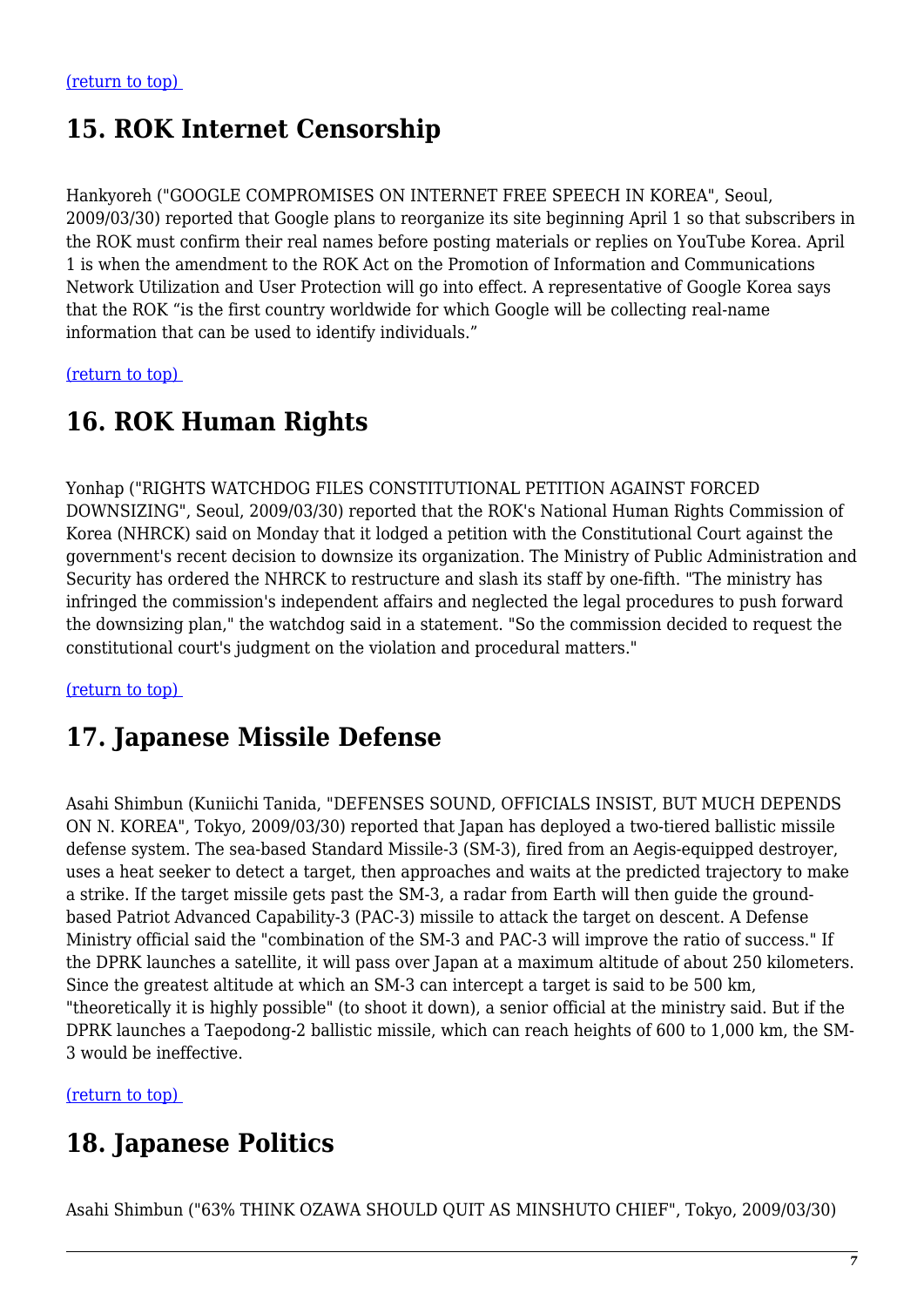reported that sixty-three percent of voters think Minshuto (Democratic Party of Japan) President Ichiro Ozawa should step down following the indictment of his key aide over suspected illegal donations, an Asahi Shimbun poll showed. Twenty-four percent said he should stay on. Asked which party they would vote for under the proportional representation system if a Lower House election were held now, 31 percent cited Minshuto, while 27 percent picked the ruling Liberal Democratic Party. Currently, 27 percent of voters support the LDP while 20 percent back Minshuto.

<span id="page-7-0"></span>[\(return to top\)](#page-0-0) 

# **19. Japanese Climate Change**

Asahi Shimbun (Keiji Takeuchi and Daisuke Sudo, "NEW POWER PLAN REWARDS SOLAR HOME OWNERS", Tokyo, 2009/03/30) reported that Japanese power companies will be obliged to pay a higher price for excess energy generated by solar-equipped households under a new renewable energy policy. A bill to implement the "Japanese Feed-in Tariff (FIT) system" is expected to be passed during the current Diet session. The new purchase price for excess power will be twice the current rate and implemented for about 10 years, likely to start in the first half of 2010. Solar system owners can, therefore, expect to recover capital investment costs faster--in about 10 years or so, compared with the current 20 years plus.

Asahi Shimbun ("JOB PLAN FOCUSES ON ENVIRONMENT, HEALTH", Tokyo, 2009/03/30) reported that the Japanese government plans to create up to 2 million jobs and demand worth 60 trillion yen over the next three years by investing heavily in the environmental and health-care areas, according to a draft. Under the "low carbon revolution," the government plans to reduce energy consumption by promoting purchases of next-generation automobiles and raising the target of solar photovoltaic energy generation in 2020 to "20 times as much as now." Other strategies in this category include installing solar power generation devices in each public school, urging households to buy more energy-efficient appliances and completing early beltways in the country's three biggest urban areas.

#### <span id="page-7-1"></span>[\(return to top\)](#page-0-0)

# **20. US-Japan Energy Cooperation**

Yomiuri Shimbun ("JAPAN, U.S. PLAN TIE-UP IN ENVIRONMENT, ENERGY FIELDS", Tokyo, 2009/03/29) reported that the Japanese and U.S. governments will form a comprehensive tie-up to jointly study state-of-the-art technologies in eight fields. Related bodies will sign a memorandum as early as April and launch a joint public-private taskforce, according to sources. The tie-up includes Japan's National Institute of Advanced Industrial Science and Technology; and five U.S. national research centers; including the Los Alamos National Laboratory. The eight fields include solar power generation; production of biofuels from plant cellulose, excluding grains; and carbon dioxide capture and storage (CCS).

#### <span id="page-7-2"></span>[\(return to top\)](#page-0-0)

### **21. Russo-Japanese Energy Cooperation**

Vladivostock Times ("FIRST RUSSIAN GAS TO JAPAN", Vladivostock, 2009/03/30) reported that the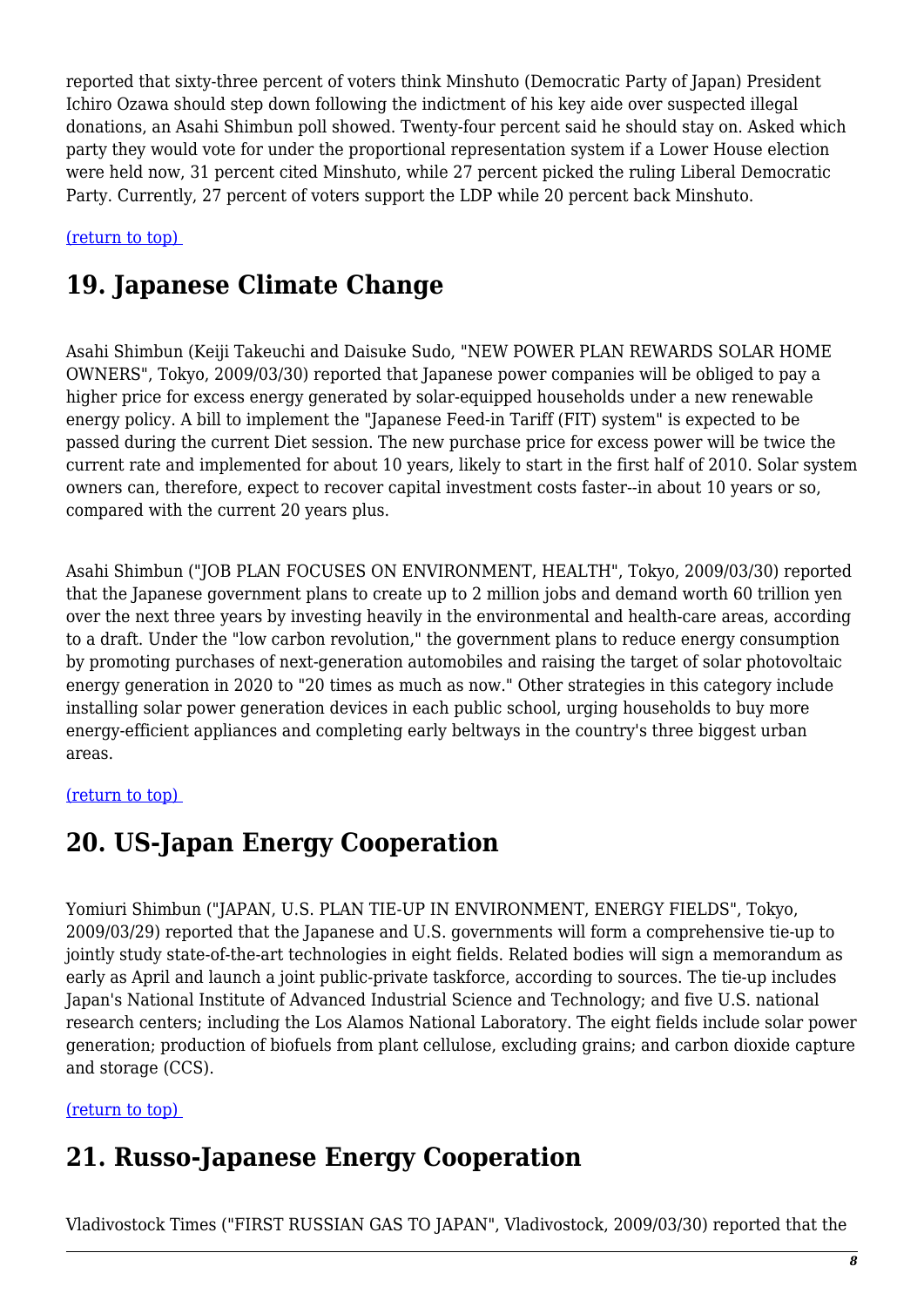first scheduled Russian LNG cargo departed Prigorodnoye port on 29 March bound for Sodegaura terminal, Tokyo Bay, with a cargo of some 145 thousand cubic metres of LNG. This consignment, the first ever Russian gas to be delivered to Japan, will be taken by two of the Company's foundation customers - Tokyo Gas and Tokyo Electric.

<span id="page-8-0"></span>[\(return to top\)](#page-0-0) 

### **22. PRC Tibet Issue**

Associated Press ("TIBET WILL REOPEN TO FOREIGN TOURISTS ON APRIL 5", Beijing, 2009/03/29) reported that Tibet would resume receiving foreign tourists as early as next week, Bachug, head of the Tibetan regional government's tourism administration, was quoted as saying by the Xinhua News Agency in a report late Sunday. Visits from foreign tourists were suspended "for the sake of travelers' safety," said Bachug. "Tibet is harmonious and safe now."

Associated Press (Christopher Bodeen, "BUDDHIST CLERIC: CHINA PROTECTS RELIGIOUS FREEDOM", Wuxi, 2009/03/28) reported that the Panchen Lama on Saturday thanked the PRC government for sponsoring an international Buddhist forum in eastern China. "This event fully demonstrates that today's China enjoys social harmony, stability, and religious freedom, and also shows that China is a nation that safeguards and promotes world peace," the Panchen Lama said.

China Daily (Lan Tian and Cai Ke, "SICHUAN SOLDIER STABBED IN BACK", Beijing and Leshan, 2009/03/30) reported that a Sichuan soldier was attacked outside army barracks last Thursday, just a week after another soldier was shot dead in neighboring Chongqing. A senior police official said Sunday that the attack might be connected to Tibetan separatists, without giving the reason. "If the two attacks are linked, they are definitely terrorist attacks," said the source. "The terrorists' purpose is to attract international attention as some Westerners still think the PLA entered Tibet to suppress, not to liberate."

Reuters (Jason Subler, "CHINA MARKS 'EMANCIPATION' OF TIBET WITH NEW HOLIDAY", Beijing, 2009/03/28) reported that marked its inaugural Serfs' Emancipation Day on Saturday with testimonials by Tibetans on the merits of Communist rule, denunciations of the Dalai Lama and vows to crush any attempts at independence. Zhang Qingli, the region's Communist Party chief, stated, "Any plots to make Tibet independent, to separate it from socialist China, are bound to fail. The skies above Tibet will always be clear blue; the bright red five-star flag of China will always fly high over Tibet."

#### <span id="page-8-1"></span>[\(return to top\)](#page-0-0)

# **23. PRC Civil Unrest**

Washington Post (Ariana Eunjung Chung, "GRIEVING PARENTS GAIN CLOUT IN CHINA", Beijing, 2009/03/28) reported that parents groups whose members' children were hurt or killed in various tragedies such as the milk scandal, the Sichuan earthquake and the Tiananmen Square massacre have become an emerging political force in the PRC. They pose a special challenge to the PRC government, which has not been able to deal with them in the same manner it has dealt with others who challenge its authority. The parents, hugging pictures of their sick or deceased children, have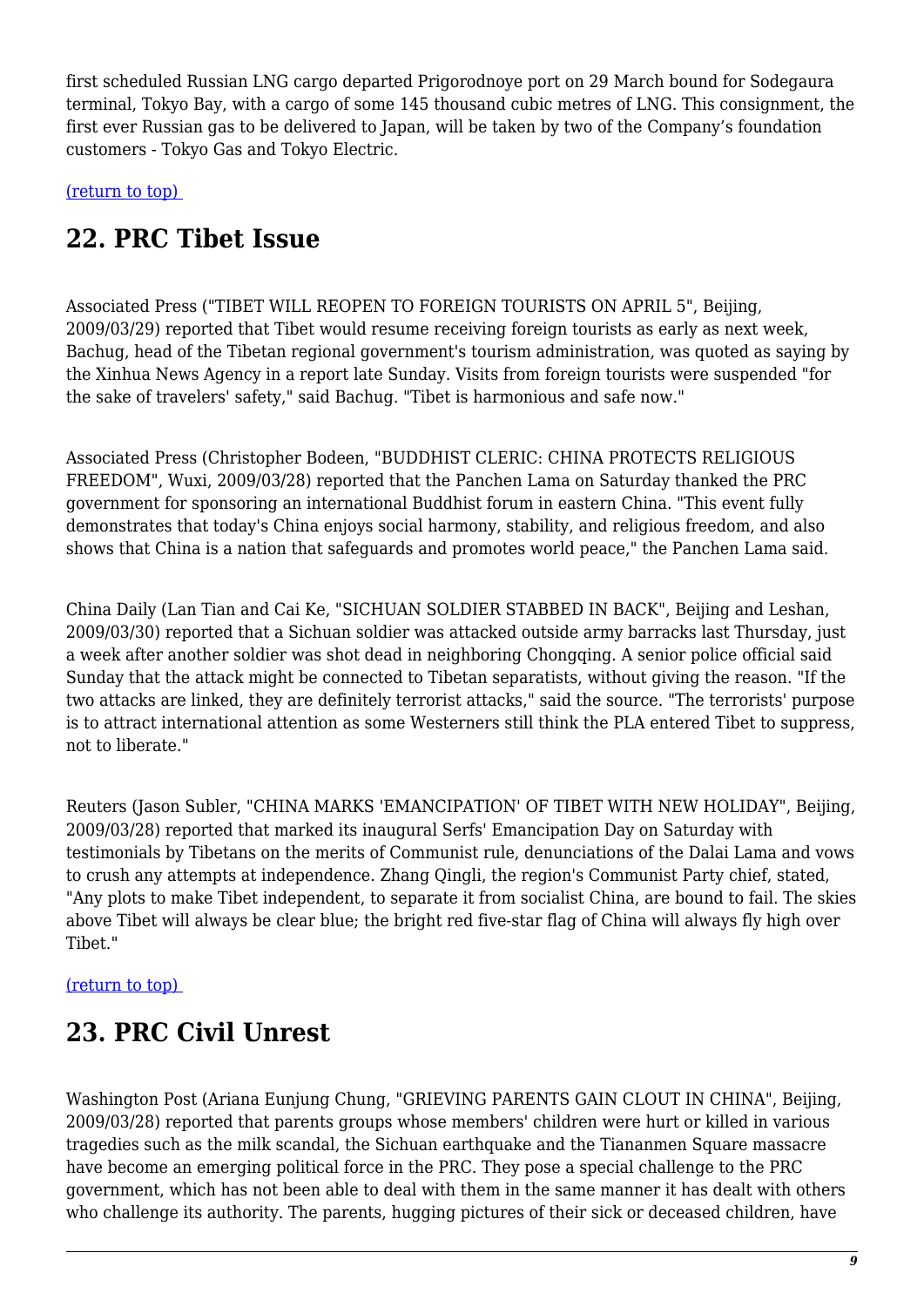captured the public's empathy. Attempts to bully, bribe, harass or detain them have been met with harsh reprimands from ordinary citizens on Internet bulletin boards.

<span id="page-9-0"></span>[\(return to top\)](#page-0-0) 

# **24. PRC Cyber Warfare**

New York Times (John Markoff, "VAST SPY SYSTEM LOOTS COMPUTERS IN 103 COUNTRIES", Toronto, 2009/03/28) reported that a vast electronic spying operation has infiltrated computers and has stolen documents from hundreds of government and private offices around the world, according to researchers at the Munk Center for International Studies at the University of Toronto. The researchers said that the system was being controlled from computers based almost exclusively in the PRC, but that they could not say conclusively that the PRC government was involved. The operation in less than two years has infiltrated at least 1,295 computers in 103 countries, including many belonging to embassies, foreign ministries and other government offices, as well as the Dalai Lama's Tibetan exile centers in India, Brussels, London and New York.

#### <span id="page-9-1"></span>[\(return to top\)](#page-0-0)

### **25. PRC Internet Censorship**

New York Times (Edward Wong, "CHINA: YOUTUBE AGAIN ACCESSIBLE", Beijing, 2009/03/27) reported that the PRC government has lifted its block of YouTube. On Friday, people in Beijing could access the site without using special software to enter it through a proxy server.

#### <span id="page-9-2"></span>[\(return to top\)](#page-0-0)

### **26. PRC in International Financial Institutions**

BBC ("CHINA READY TO CONTRIBUTE TO IMF", London, 2009/03/27) Vice premier Wang Qishan said the PRC is ready to contribute extra funds to the International Monetary Fund (IMF). Wang said the scale of a country's contribution should be determined by GDP per head, not by the size of a country's currency reserves. "It is neither realistic nor fair to set the scale of contributions simply by the size of foreign exchange reserves," he said.

[\(return to top\)](#page-0-0) 

# **II. PRC Report**

# <span id="page-9-3"></span>**27. Shanghai World Expo**

Xinhua Net (Wu Yu, "SHANGHAI EXPO TO HIRE 1M VOLUNTEERS", 2009/03/25) reported that the 2010 expo will kick off its volunteer recruitment program in May this year. More than 1 million volunteers eager to be part of a global event will be hired. Chen Zhenmin, director of the Shanghai World Expo Social Mobilization Office, said yesterday that while most volunteers would be chosen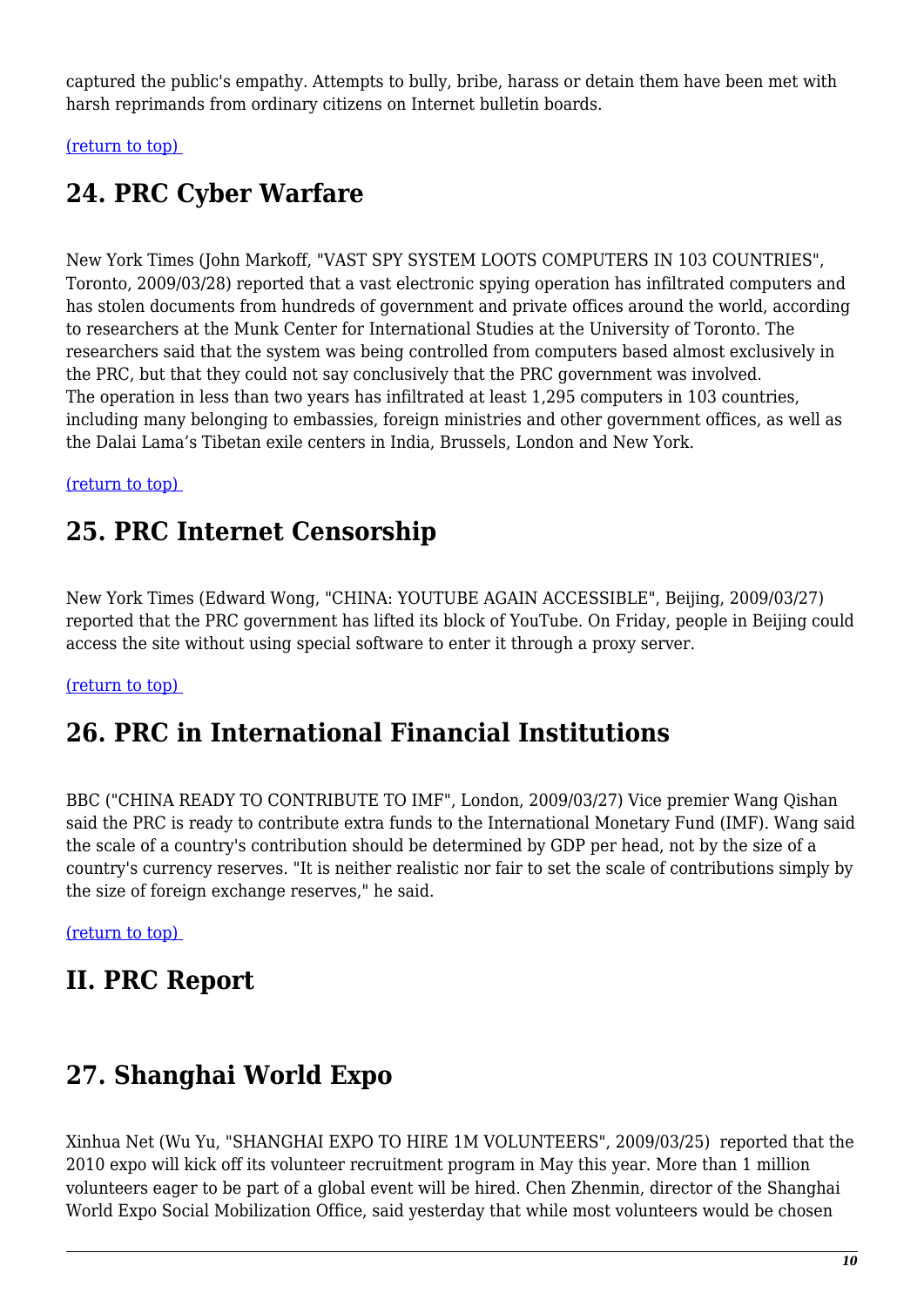from among college students, people from all walks of life were welcome to join. During the 184-day event that lasts from May 1 to Oct 31, volunteers will serve 14 to 20 days on average, he said. But authorities might consider extending the period in view of the public's passionate and enthusiastic response.

<span id="page-10-0"></span>[\(return to top\)](#page-0-0) 

### **28. PRC Environment**

China Daily (Chen Jia, "SHANXI TO SLASH HALF OF ITS COALMINES", 2009/03/25) reported that Shanxi province, which produces one-fourth of China's coal, vowed to speed up the overhaul of its coalmines, cutting the number by more than half by the end of 2010, according to Wang Shouzhen, chief of Shanxi coal bureau. Mines without water inrush accident control and gas monitoring systems will be blacklisted, following Shanxi coal bureau requirements.

[\(return to top\)](#page-0-0) 

### **III. ROK Report**

### <span id="page-10-1"></span>**29. Six-Party Talks**

Hankyoreh (Jungsoo Chang, "US-CHINA-JAPAN TRILATERAL TALKS THREATENING THE KOREAN PENINSULA", 2009/03/30) wrote that Morton Abramowitz, has called for US-Japan-PRC trilateral talks. It is not desirable for either the ROK and DPRK to have the US, China, and Japan discuss the DPRK nuclear issues, rather than holding Six-Party Talks with both ROK and DPRK participating.

<span id="page-10-2"></span>[\(return to top\)](#page-0-0) 

### **30. DPRK Missile Program**

Chosun Ilbo ("CHINA AND RUSSIA SHOULD'T BACK UP DPRK'S 'SATELLITE' CLAIM", 2009/03/30) wrote in an editorial that in order to stop DPRK's continuing provocation, the international society must, in one voice, urge the DPRK to stop any activities that threaten the peace and security of the Korean peninsula and warn that if DPRK refuses, it will have to "pay the corresponding price" for it. For such international effort to succeed, China and Russia's role is very important. Increasing military tension around the Korean peninsula and strengthening US-Japan military arrangements because of DPRK's launching of missiles are not desirable for both China and Russia. ROK, US, and Japan should also focus their diplomatic efforts under the understanding that the success of international cooperation regarding DPRK all depends on China and Russia.

<span id="page-10-3"></span>[\(return to top\)](#page-0-0) 

# **31. Inter-Korea Relations**

PRESSian (Ahn Jungshik, "'DPRK WARNS OF STRONG COUNTERMEASURES… HOW ROK MUST